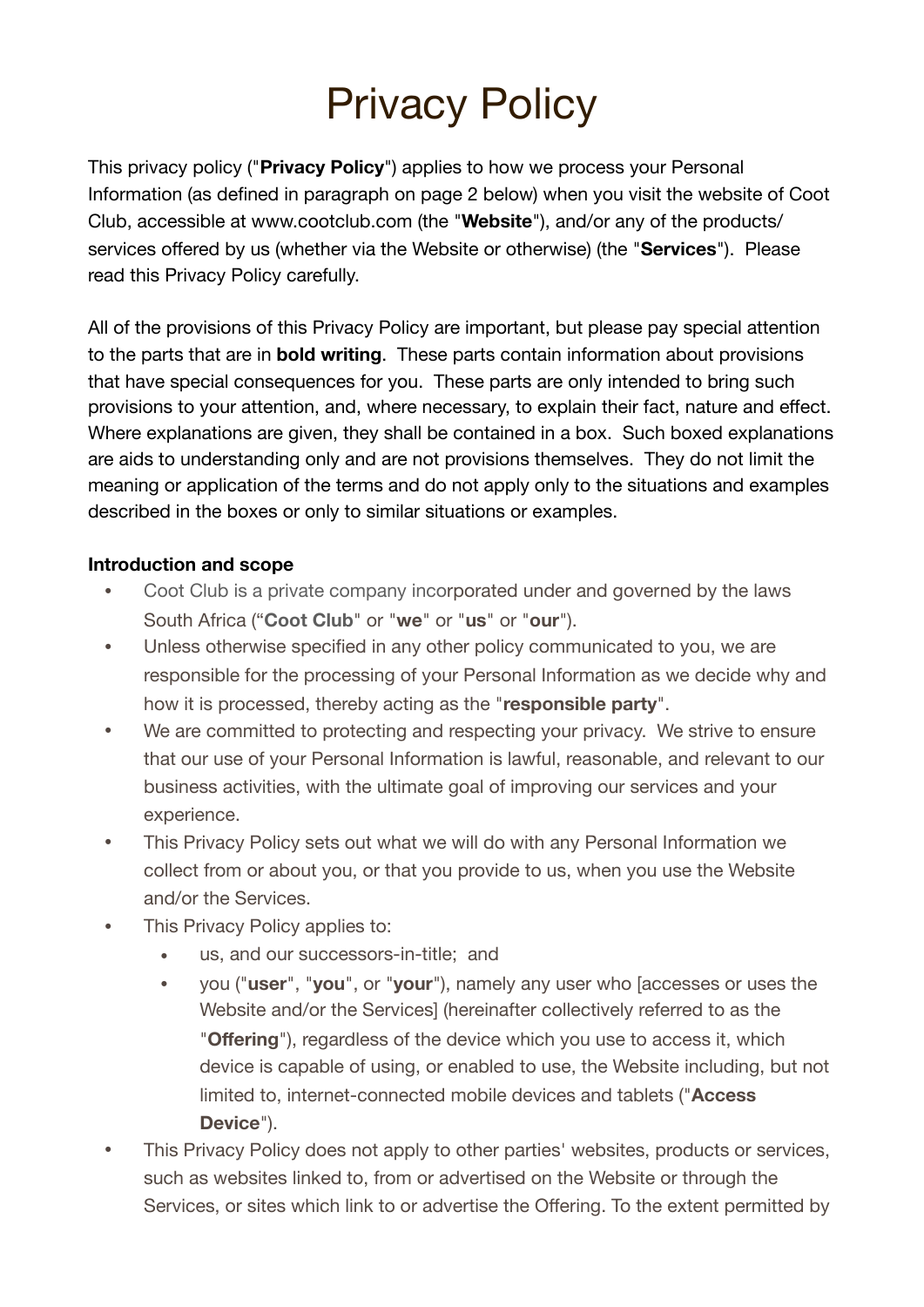law, we are not liable for the privacy practices of a third party site to which there may be a link on the Website. We advise you to read the privacy policy of each site which you visit and to determine your privacy settings in accordance with your personal preferences.

**We are not liable if you suffer losses or damages when visiting third-party websites by following a link to that website from the Website. You accept that there may be risks when you use such third party websites, and you do so at your own risk.**

Consent to the Processing of your Personal Information

- **• By agreeing to this Privacy Policy, you provide us with your express consent** and agreement that we may collect, get, receive, record, organise, collate, store, update, change, retrieve, read, process, use, share and process your Personal Information in the manner set out in this Privacy Policy, to the extent that such consent may be required to permit us to do so. When we do one or more of these actions with your Personal Information, we are "Processing" your Personal Information.
- **• If you do not agree with this Privacy Policy, or are concerned about any aspect as it relates to your Personal Information, please do not continue to use the Website or the Services.**

**The above paragraph means that, by using our website, you expressly give your permission to us to Process your Personal Information in the manner and for the purposes set out in this Privacy Policy. By doing this, you know and accept that you are giving up certain parts of your right to privacy. You will not be able to take any action against us for using your Personal Information in the way that you have given us permission, even if you suffer loss or damage.** 

## **What Personal Information do we process?**

- **•** We set out below what personal information about identifiable persons ("Personal Information") we collect.
- **•** When you access and/or use the Website we collect:
	- **•** "**device and device event information**": We may collect information such as your IP address, unique device identifier, the nature of the Access Device which you used to access the Website, the geographic location from which you accessed our site, hardware model and settings, operating system type and version, browser language, system activity, and crashes;
	- **•** "**log information**": When you use the Website, we may automatically collect and store certain information in server logs when you access the Website,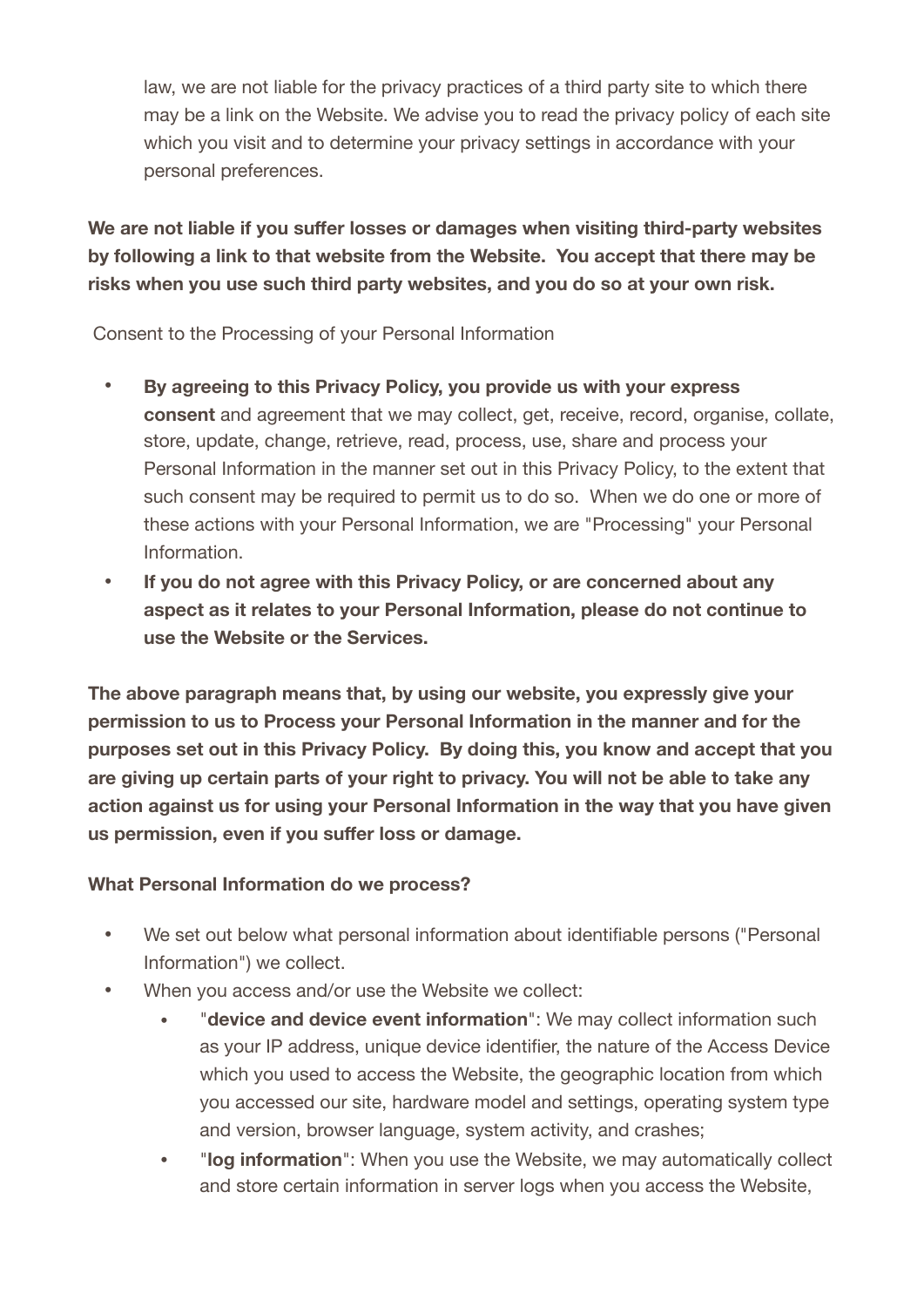which may include your site activity information, such as details of how, when and for how long you accessed the Website, what links you went to, what content on the Website ("Content") you accessed, the amount of Content viewed and the order of that Content and the amount of time spent on the specific Content.

- **•** "**profile information**": We may collect and Process information and usage data per profile to make targeted recommendations to that profile when using the Offering;
- **•** "**location information**": We may use various technologies to determine your actual location, such as geographical data from your Access Device (which is usually based on the GPS or IP location);
- **•** "**unique application numbers**": Certain Services may require or generate a unique application number. We may record information about your use of such Services against the applicable number from time to time whether actively or passively (via automatic updates); and
- **•** When you subscribe to our email newsletters, we collect:
	- **•** your name and surname and email address
- **•** We may also collect other Personal Information from you in the following circumstances
	- **•** if you submit your Personal Information to us for any other reason; and/or
	- **•** if you contact us, by email or telephonically or otherwise, with any queries
	- **•** if you enquire about any of our services, activities or products.
- **•** Personal Information may either be directly provided by you (e.g. when filling an application form or interacting with a website or app), provided by third parties or obtained through trusted publicly available sources. To the extent necessary, you provide us with your consent to collect your Personal Information from such other third parties.
- **•** Only your email address, name and surname, and contact details constitute mandatory information. If you do not agree to share such information with us, then you will not be able to make full use of the features that are offered to registered users of the Website [or our Services]. All other Personal Information is voluntary and, if you do not share such information with us, then you may not be able to enjoy all of the features and functionality on the Website [or our Services].
- **• In the paragraph above, you agree and accept that there is certain compulsory information you must provide us with if you want to enjoy all of the features and functionality on the Website. If you decide not to provide us with such compulsory information, you agree that we may limit certain features and functionality on the Website. You will not be able to take any action against us if you suffer losses or damages in these circumstances.**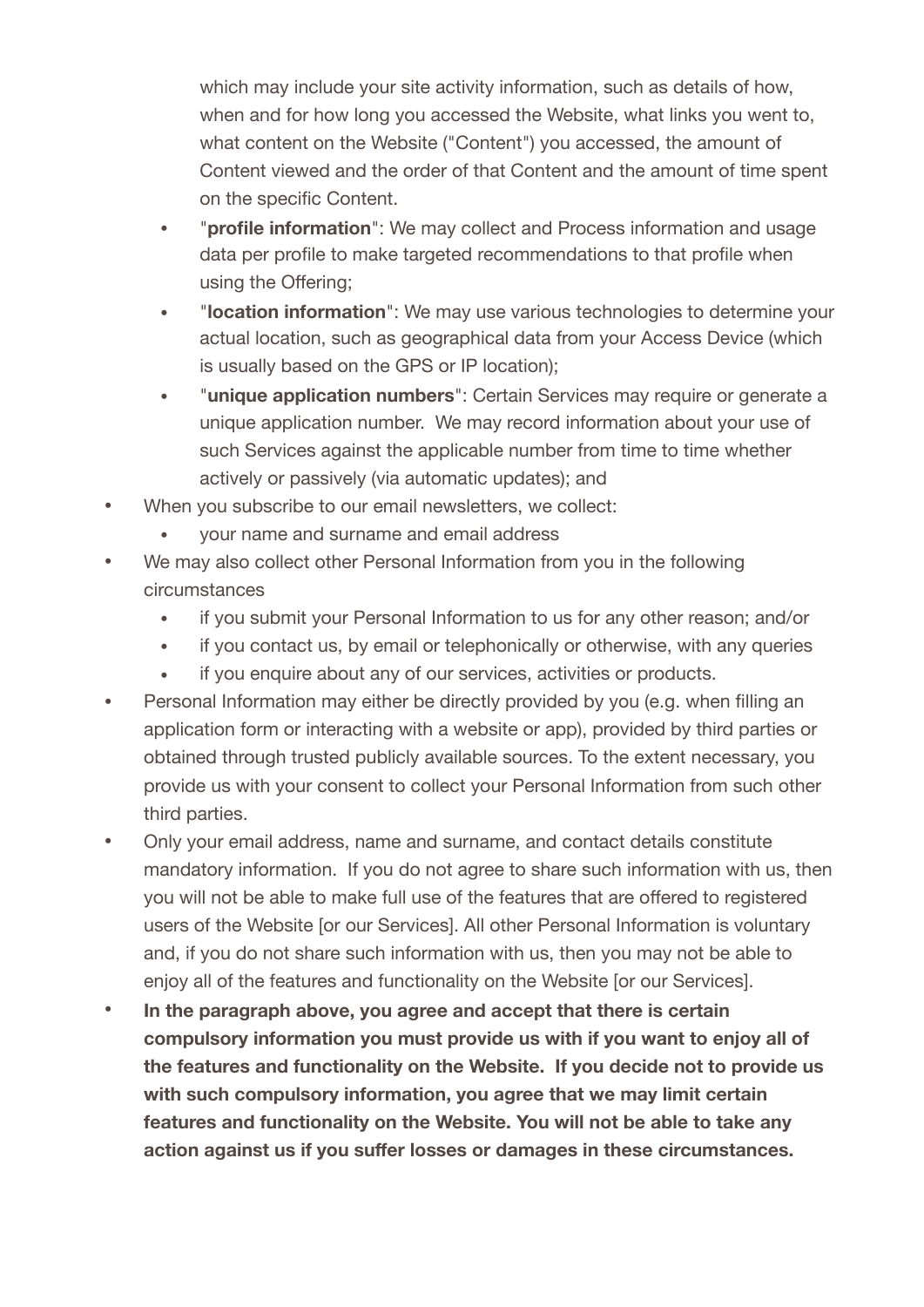How we collect your Personal Information

- **•** We may collect your Personal Information in three ways, namely:
	- **•** actively from you;
	- **•** passively from your Access Device when you use the Website; and
	- **•** passively from our affiliates and third party service providers.
- **• active collection from you** 
	- **•** We may require you to submit certain information in order for you to make enquiries through the site or complete an application for any Services and we may collect Personal Information from you by asking you specific questions and by permitting you to communicate directly with us, for example via email, feedback forms, site comments and forums.
	- **•** If you contact us, we may keep a record of that correspondence.
- **• passive collection from your Access Device** 
	- **•** We passively collect some of your Personal Information from the Access Device which you use to access and navigate the Website, using various technological means, for instance, using server logs to collect and maintain log information.
	- **•** We also use cookies and anonymous identifiers which enable our computer system to recognise you when you next visit the Website to distinguish you from other users and to improve our service to you, and which can be used to enhance the content of the Website and make it more user-friendly, as well as to give you a more personalised experience.
	- **•** A cookie is a small piece of data (an alphanumeric identifier) which our computer system transfers to your Access Device through your web browser when you visit the Website and which is stored in your web browser. When you visit the Website again, the cookie allows the site to recognise your browser. Cookies may store user preferences and other information.
	- **•** You may disable the use of cookies by configuring your browser to refuse all cookies or to indicate when a cookie is being sent. However, if you do so, you may not be able to enjoy all of the features and functionality of the Website.
	- The information which we may passively collect from your Access Device may include your identifying information, contact details, device and device event information, site activity information, log information, telephony log information, location information, unique application numbers and any other information which you permit us, from time to time, to passively collect from your Access Device.
- **• passive collection from our affiliates and third party service providers**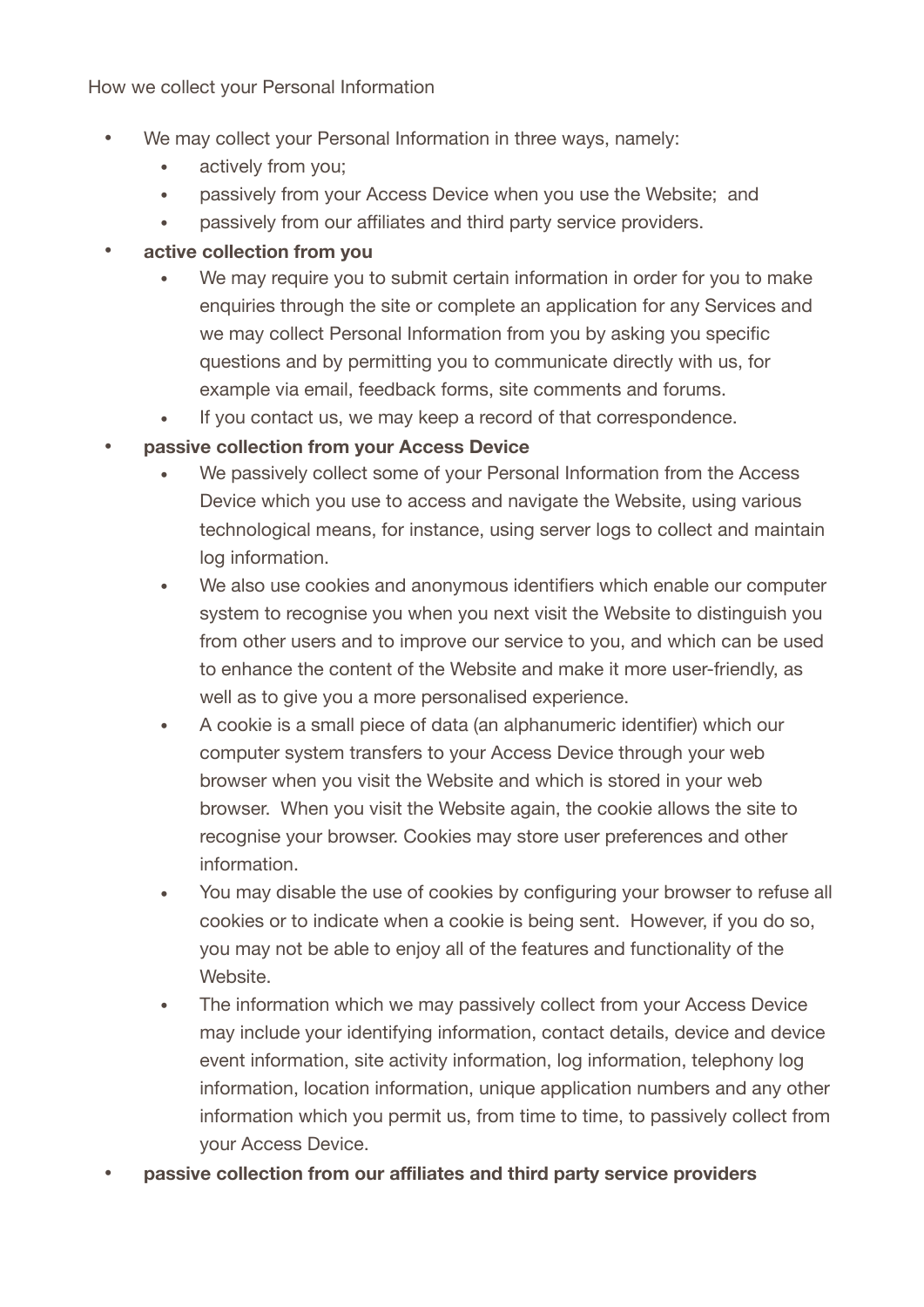- **•** We collect some Personal Information passively from our affiliates and third party service providers purely to supplement information which you have already agreed to give us.
- **•** Moreover, we are provided with some Personal Information by our affiliates and third party service providers. In such cases, we use such Personal Information in compliance with any reasonable restrictions on Processing notified to us by such affiliates and service providers from time to time, and in accordance with Applicable Law (defined above under **Introduction and Scope**).
- **• passive collection from social networking sites (with your permission)**

## **How we Process your Personal Information**

- We will only Process your Personal Information if we have a proper justification under Applicable Law (defined above under **Introduction and Scope**). We will only process your Personal Information if permitted by law, which may include:
	- if we have obtained your consent:
	- if the processing is necessary to carry out actions for the conclusion or performance of a contract to which you are a party;
	- if the processing is necessary to comply with our legal or regulatory obligations;
	- the processing protects your legitimate interest.
- We use the Personal Information we collect to provide, maintain, and improve the Website, to provide current, and develop new, services, and to allow us to provide Services to you, [and to protect us and our users and customers]. We constantly strive to improve our users' experience, and so we also (in our sole discretion) use the information we collect in order to offer you information and Content which is more appropriately tailored for you.
- Subject to any express Processing restrictions set out in this Privacy Policy, we may use your Personal Information:
	- to retain and make available to you information on the Website;
	- to create your user account and ensure that it doesn't duplicate an existing user account on the Website and allow use of the Content;
	- as a registered user, to send you notifications and authenticate your identity when you view and access the Website;
	- maintain and update our customer, or potential customer, databases;
	- to establish and verify your identity on the Website;
	- process your bookings/applications for Services;
	- diagnose and deal with technical issues and customer support queries and other user queries, such as problems with our server, determine the optimal and fastest route for your Access Device to use in connecting with the Website, and administer, maintain and secure the Website;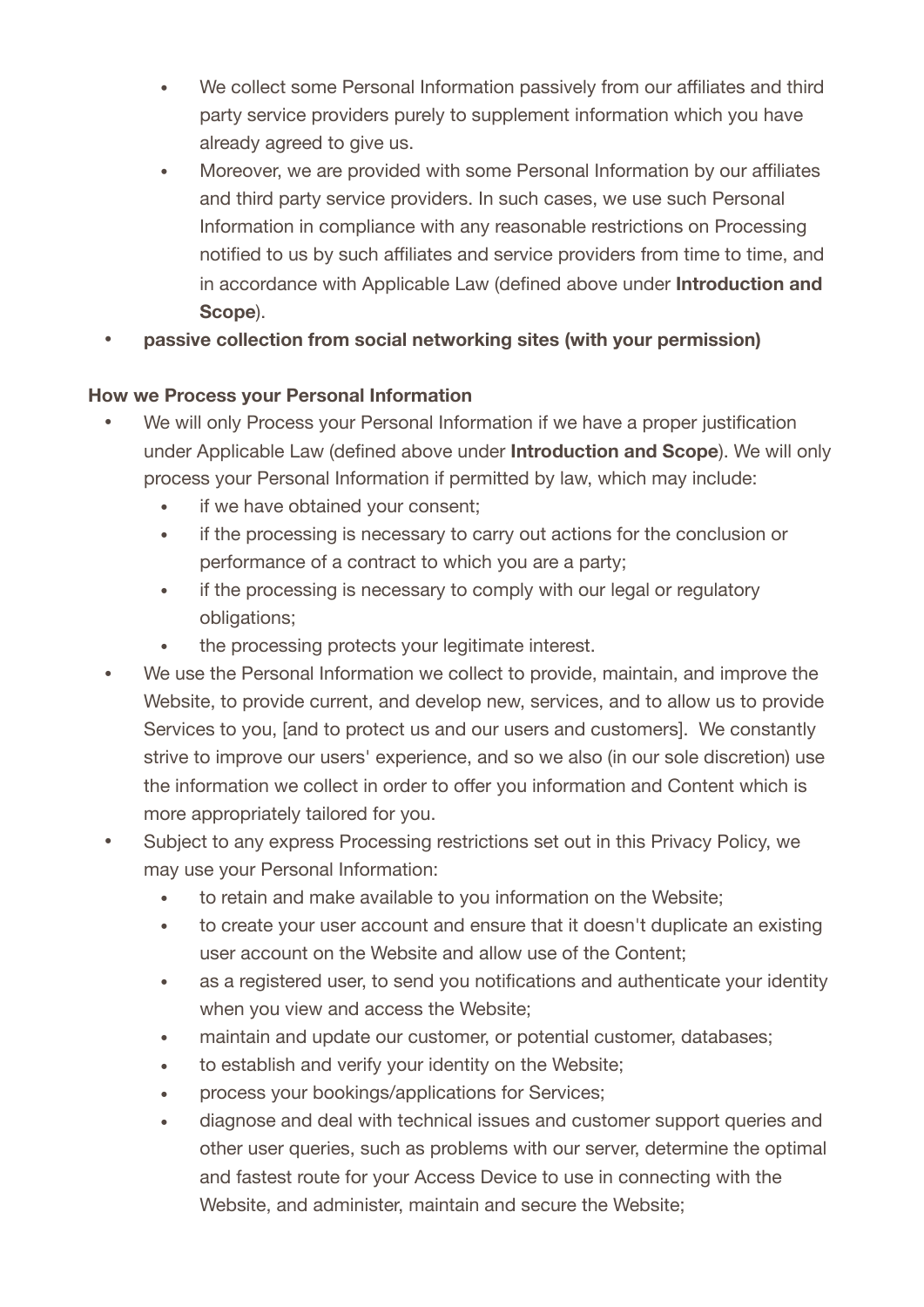- detect, prevent or deal with actual or alleged fraud, security or the abuse, misuse or unauthorised use of the Website and/or contravention of this Privacy Policy;
- conduct market research surveys, product research and development;
- provide you with the latest information about our services, provided you have agreed to receive such information;
- communicate with you;
- compile non-personal statistical information about browsing habits, click patterns and access to the Website;
- improve the Website, analyse trends and administer the Website, including requesting feedback on Content and our Services, address any issues and liaise with users in that regard;
- keep a record of our communications with you and your communications with us;
- fulfil any contractual obligations we may have to you or any third party;
- improve your user experience and the overall quality of our services;
- customise the Website to your preferences and tailor information and/or Content for you to ensure that it is presented in the most effective manner for you and for your Access Device;
- inform you about any changes to the Website, this Privacy Policy or other changes which are relevant to you;
- subject to paragraphs 4.3.2 to 4.3.5 provide you with online personalised services and targeted advertising, including through the use of cookies;
- subject to paragraphs 4.3.2 to 4.3.5, provide you with online recommendations of our products which we believe might be of interest to you, based on your log information;
- to compile and use statistical information about you and other users and their access to and use of the Website, browsing habits, click-patterns, preferences, and demographics which we may use to develop, provide and improve the Website, including, recommendations to users and tailoring information and Content for users;
- for security, administrative and legal purposes;
- for customer relations; and
- other activities not specifically mentioned which are lawful, reasonable, relevant to our business activities and the minimum necessary and adequate in order for us to provide the Website.
- We will get your permission before collecting or using your Personal Information for any other purpose.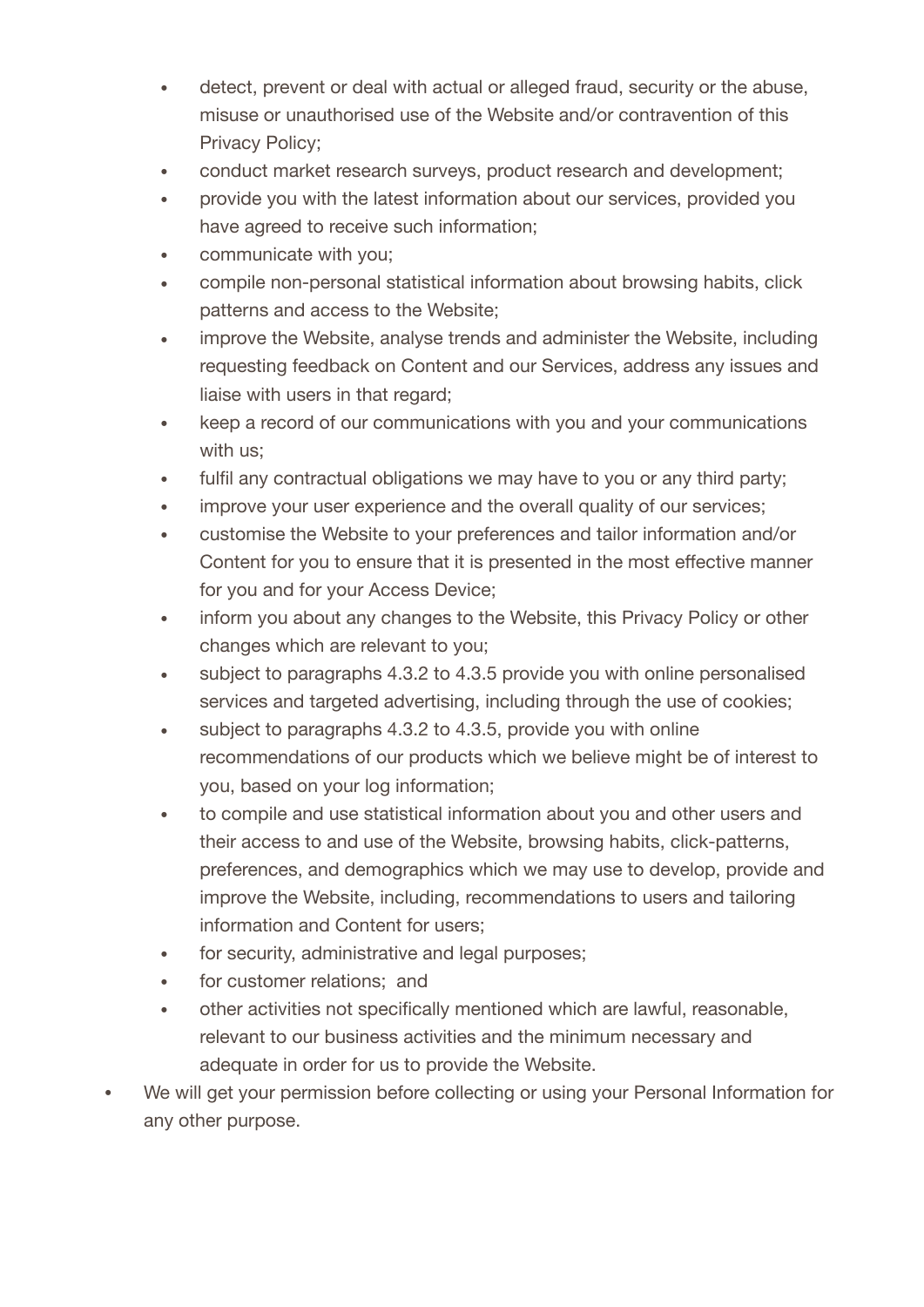#### **Sharing of your Personal Information**

- We will not intentionally disclose, for commercial gain or otherwise, your Personal Information other than as set out in this Privacy Policy or with your consent.
- We will not sell, share, or otherwise transfer your Personal Information to third parties other than those indicated in this Privacy Policy.
- In the course of our activities and for the same purposes as those listed in this Privacy Policy, your Personal Information can be accessed by or transferred to the specific third parties identified in his Privacy Policy and the following further categories of recipients:
	- our personnel (including personnel, departments or other companies in our group of companies) on a strict need-to-know basis;
	- other suppliers and services providers that provide products and services to us;
	- our IT systems providers, cloud service providers, database providers and consultants [who are contractually obliged to protect the confidentiality and security of your Personal Information in compliance with Applicable Law (as defined above under **Introduction and Scope**)];
	- our business partners who offer products or services jointly with us;
	- any third party to whom we assign or novate any of our rights or obligations;
	- our advisors and external lawyers in the context of the sale or transfer of any part of our business or its assets; and
	- any national and/or international regulatory, enforcement, public body or court where we are required to do so by applicable law or regulation or at their request; and
	- other third parties in order to protect our rights, property or safety or that of our customers, employees, contractors, agents and any other third party; or in order to mitigate any actual or reasonably perceived risk to us, our customers, employees, contractors, agents or any other third party.
- The Personal Information we collect from you may be processed, accessed, stored in or transferred to a country outside South Africa, which may not offer a level of protection of Personal Information which is substantially similar to the protections as may be enjoyed in South Africa. If we transfer your Personal Information to any third party outside South Africa, we will do so in accordance with Applicable Law (defined above under **Introduction and Scope**).
- You furthermore agree that your Personal Information may be shared with governmental agencies, exchanges and other regulatory or self-regulatory bodies if we are required to do so by law or if we reasonably believe that such action is necessary to comply with the law or with any legal process; protect and defend the rights, property or safety of us, our affiliates or our customers, employees, contractors and agents or any third party; detect, prevent or deal with actual or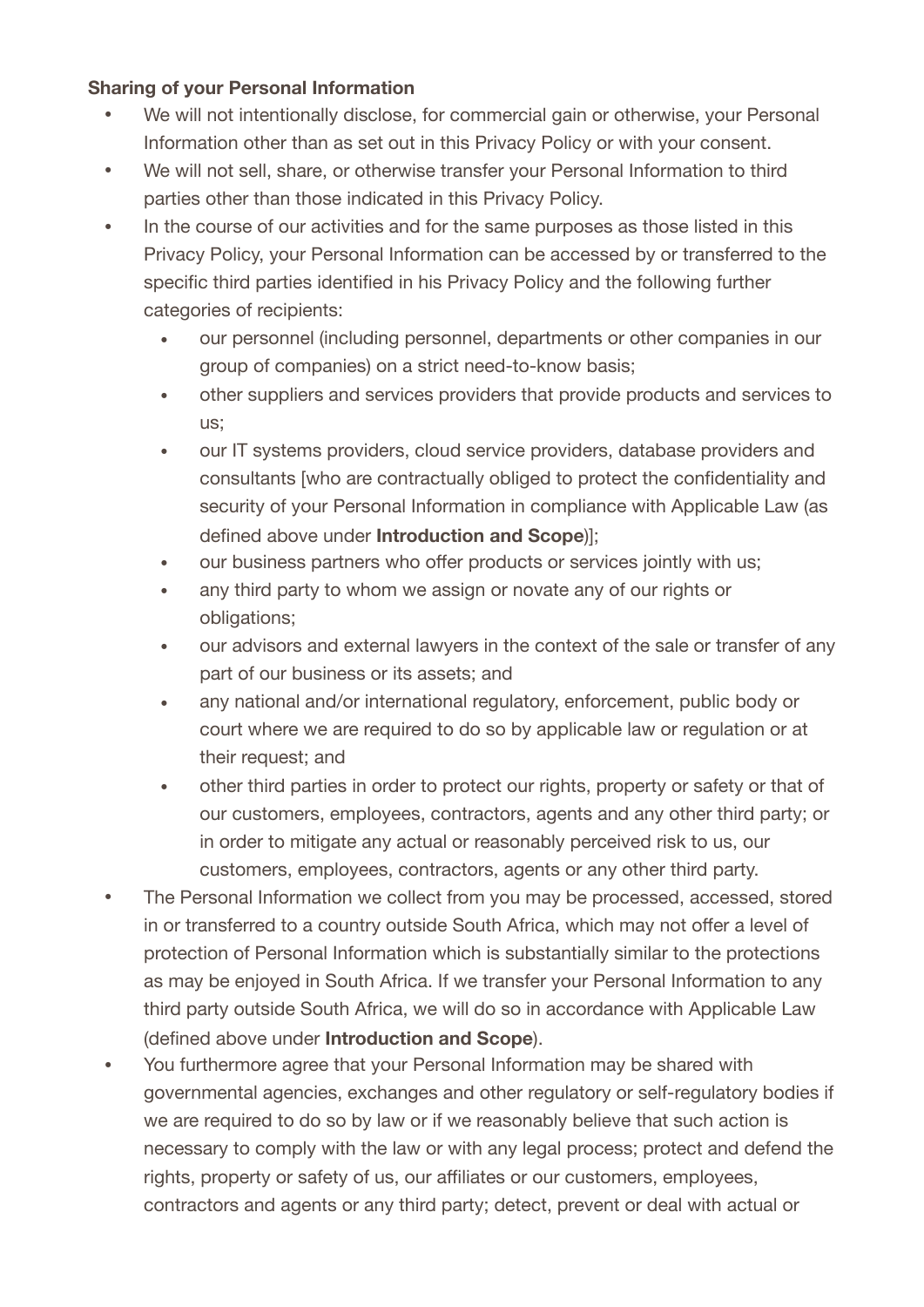alleged fraud, security or technical issues or the abuse, misuse or unauthorised use of our site and/or contravention of this privacy policy; or protect the rights, property or safety of members of the public (if you provide false or deceptive information about yourself or misrepresent yourself as being someone else, we may proactively disclose such information to the appropriate regulatory bodies and/or commercial entities).

• We may use your Personal Information to compile profiles for statistical purposes and may freely trade with such profiles and statistical data, provided that the profiles or statistical data cannot be linked back to you.

#### **Security**

- We take appropriate reasonable technical and organisational measures to secure the integrity and confidentiality of Personal Information, to prevent unlawful access to or Processing of your Personal Information, and to protect your Personal Information from loss, damage and destruction.
- We use encrypted servers which are stored on our premises or in other locations as operated by our partners.
- From time to time, we review our information collection, storage and processing practices, including physical security measures, to keep up to date with good practice.
- We also create a back-up of your Personal Information for operational and safety purposes.

## **Retention of your Personal Information**

- We will only retain your Personal Information for as long as necessary to fulfil the purpose for which it was collected or for as long as:
	- we are required by law, a code of conduct or a contract with you to keep it;
	- we reasonably need it for lawful purposes related to our functions and activities;
	- it is needed for purposes of our agreement with you; or
	- you agree to us keeping it for a specified further period.

## **Changes to this Privacy Policy**

We may change this Privacy Policy from time to time. If we do so, we will post the revised policy on the Website and take reasonably practicable steps to ensure that you are aware of the updated Privacy Policy (including, if we have your e mail address, emailing you notifications of the updated Privacy Policy).

## **• How to protect your Personal Information - your rights**

People have different privacy concerns. Our goal is to be clear about what information we collect so that you can make meaningful choices about what you make available. For example, you may: